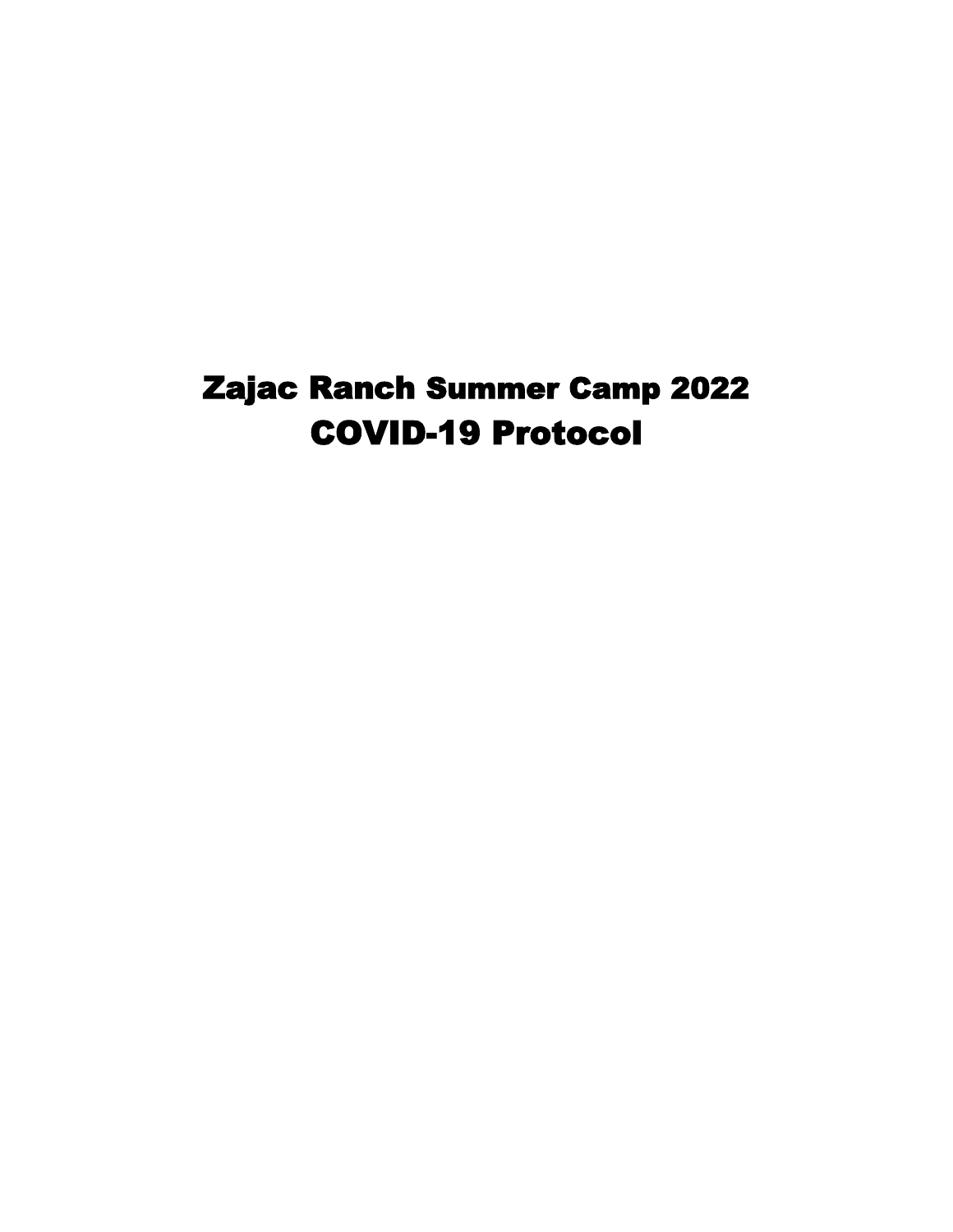

# Table of Contents

| 1.0 Introduction                                   |                |  |
|----------------------------------------------------|----------------|--|
| <b>2.0 Communications</b>                          | $\overline{2}$ |  |
| 3.0 Health screening                               |                |  |
| 3.1 Pre-screening                                  | 3              |  |
| 3.2 On-site screening                              | 3              |  |
| <b>4.0 Hand Hygiene</b>                            | $\overline{4}$ |  |
| 5.0 Physical distancing                            |                |  |
| 5.1 Physical distancing between families           | 6              |  |
| 5.2 Physical distancing between staff / from staff | 6              |  |
| <b>6.0 Facilities management</b>                   | 7              |  |
| <b>7.0 Food Service</b>                            | 8              |  |
| 8.0 Cleaning and Disinfection                      | 9              |  |
| 9.0 Protective equipment for staff                 |                |  |
| <b>10.0 Activities</b>                             |                |  |
| <b>11.0 Vaccination Passports</b>                  |                |  |
| 12.0 Suspected or confirmed case                   |                |  |
| 12.1 Suspected case during a retreat               | 13             |  |
| 12.2 Suspected or confirmed case between retreats  |                |  |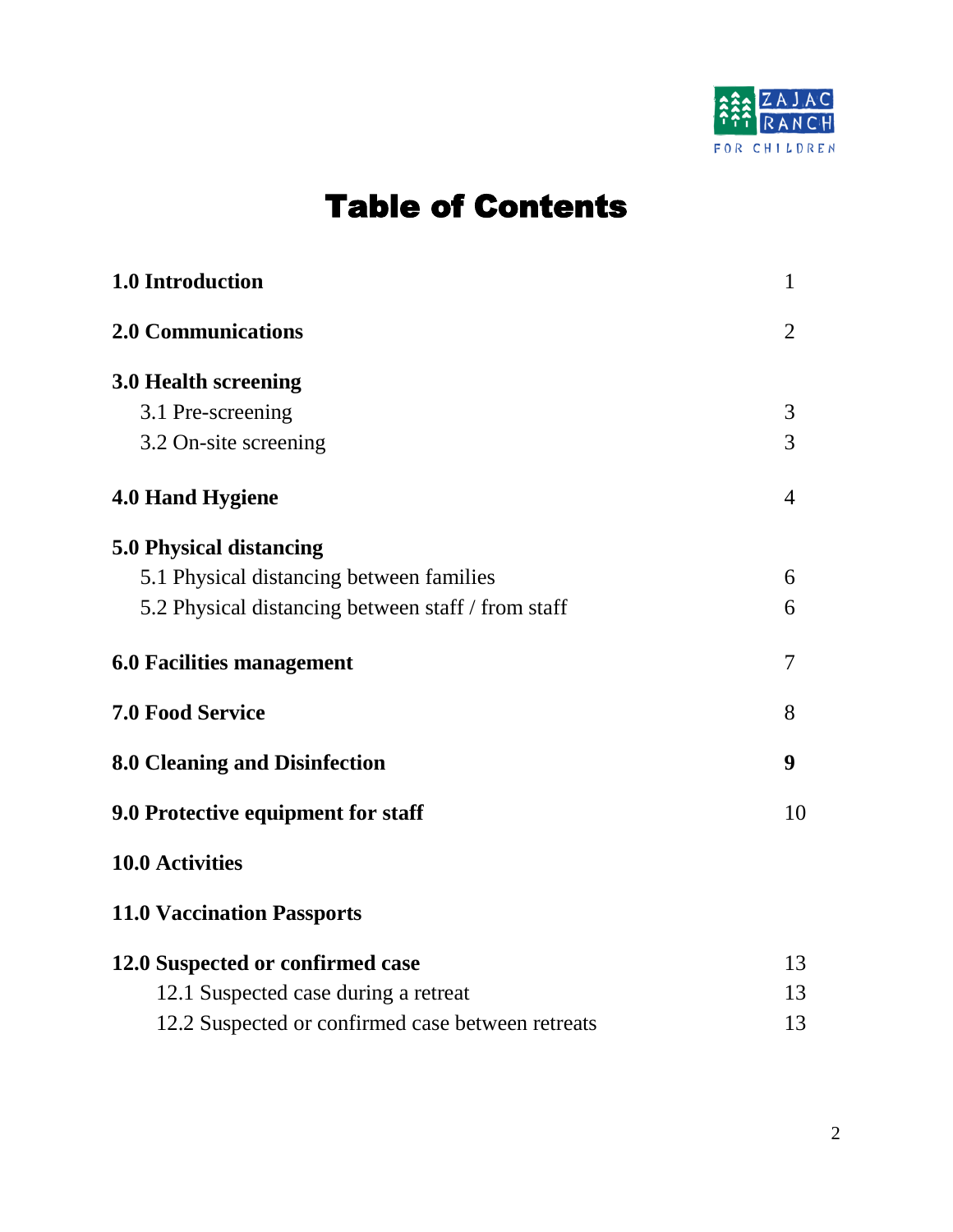# **1.0 Introduction**

Zajac Ranch will be offering Summer Camps for children and young adults with higher needs. This protocol aims to reduce the risk of spreading COVID-19 and has been developed with information from publicly available sources, including the Frasier Health Authority, CDC, WHO, BCBA and ACA, as well as a close look at what other North American summer camps have put in place.

#### **During the overnight camps:**

- The common areas, dorms and restrooms will be sanitized after each camp.
- Bathrooms are shared public and private bathrooms, cleaning will be maintained daily throughout the duration of camp.

Below we outline our new COVID-19 health procedures. They reflect the best available information at this time. It is possible that the strategies outlined may change as understanding evolves regarding COVID-19. As such, it should not be considered as rigid, nor is it intended to supplant informed judgment based on observed conditions.

We have obtained the necessary supplies in order to implement these procedures in time for the opening of our 2022 season.

# **2.0 Communications**

- We have posted this health protocol on our website so staff and guests can familiarize themselves with the material.
- We have explained the rules and guidelines to staff during staff training and we explain it to campers on the first day of camp.

• We have posted relevant signage in appropriate places. Examples include: doors to be used for entry VS exit, physical distancing and sanitizing hands.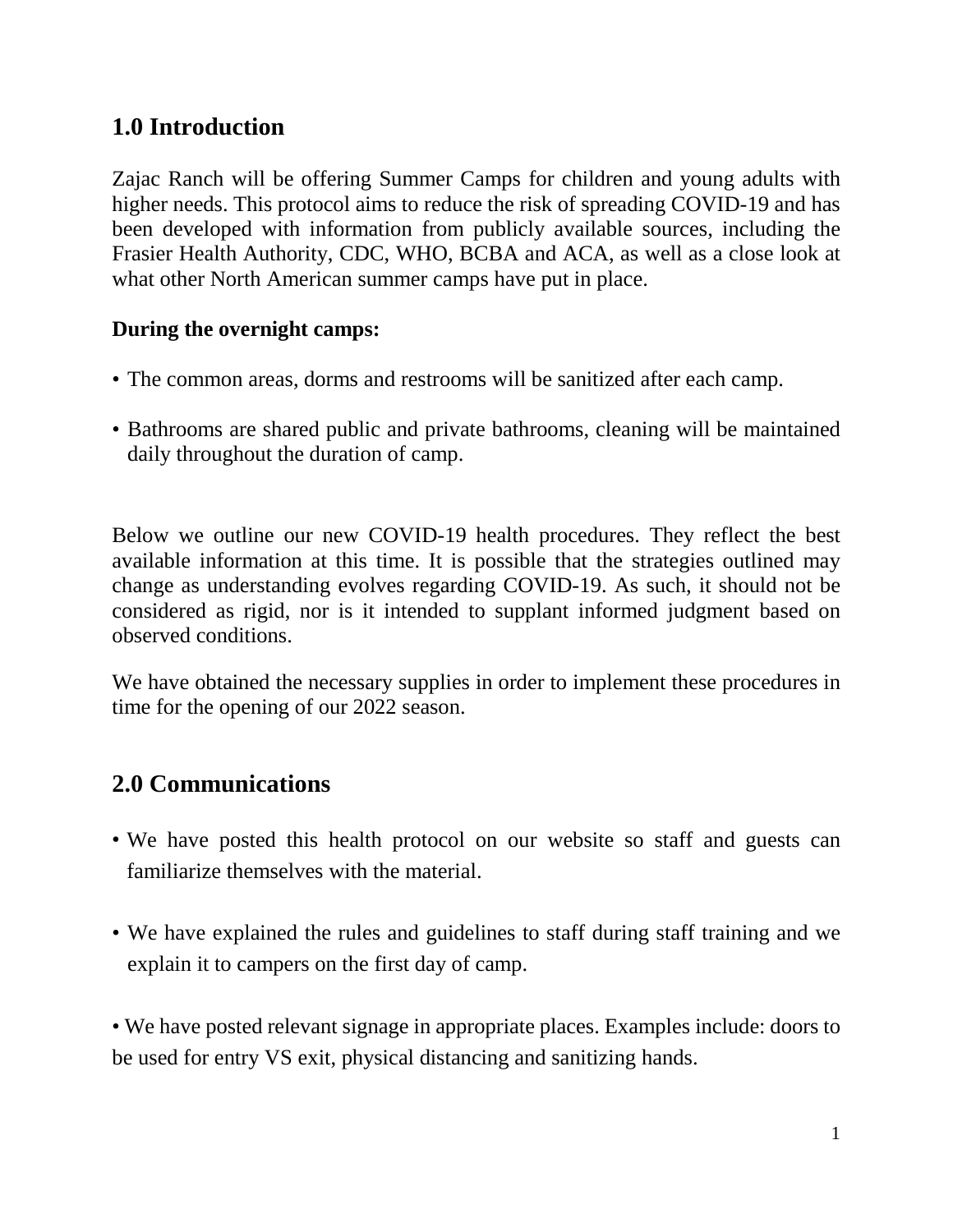• During staff training, we train staff on our COVID-19 protocol and make staff familiar with answers to frequently asked questions and common misconceptions related to the COVID-19 pandemic. Our nursing director has carried out demonstrations on behaviors and precautions that staff and campers should abide by.

- We have made staff and participants aware of when to stay home, including but not limited to the display of COVID-19 symptoms, or close contact with anyone displaying symptoms in the 14 days leading up to the camp they participate in.
- We have asked staff and families to immediately notify the ranch, should they experience any symptoms or test positive for COVID-19 in the 14 days following the retreat they have participated in.

# **3.0 Health Screening**

#### **3.1 Pre-screening**

In order to ensure everyone's safety during the COVID-19 pandemic, a COVID-19 pre-screening has been put into place. Upon registration, each participants' application is screened by our nursing director and a decision is made regarding whether they can come to camp.

• Each camper ages 12 and up are required to provide their vaccine passport and proof of double vaccination in order to be accepted at camp.

Due to the medical nature of our camp, campers who are not vaccinated, will not be able to attend camp.

#### **3.2 On-site screening**

Those who are successfully registered for a Summer Camp at the ranch will undergo an in-person COVID-19 health check upon their arrival. This will include screening for the following:

• Getting their temperature taken (38C or greater would represent a risk)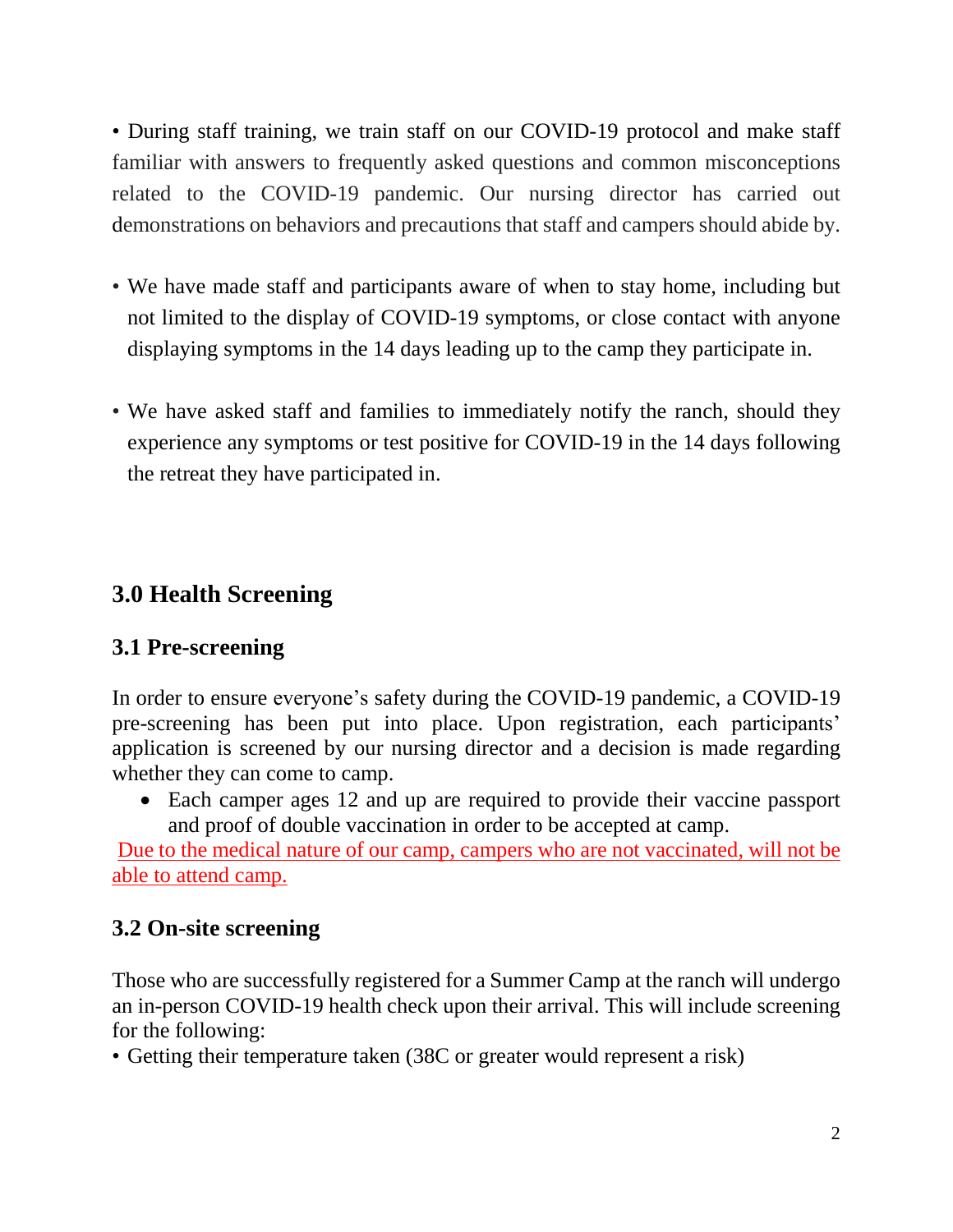- Each camper will be asked whether they have experienced an unusual display of the symptoms below. For example, a guest that suffers from allergies or sinus may regularly experience cough or headaches, however this would not be unusual to them.
- The symptoms are as follows:
	- Cough
	- Shortness of breath
	- Diarrhea
	- Fatigue
	- Headaches
	- Muscle aches
	- Nausea
	- Loss of taste or smell
	- Sore throat and painful swallowing
	- Vomiting
	- Chills
	- Stuffy or runny nose
	- Loss of appetite

The same in-person screening applies to staff upon their arrival at the ranch.

Staff and guests will be getting their temperature taken at the beginning of camp. They will also be asked to report if they are experiencing any of the above mentioned symptoms.

# **4.0 Hand Hygiene**

#### **Hand sanitizers are available in the following areas:**

- In front of the main entrance of the dining hall
- On each table in the dining hall
- In front of the 2 main entrances of each occupied dorm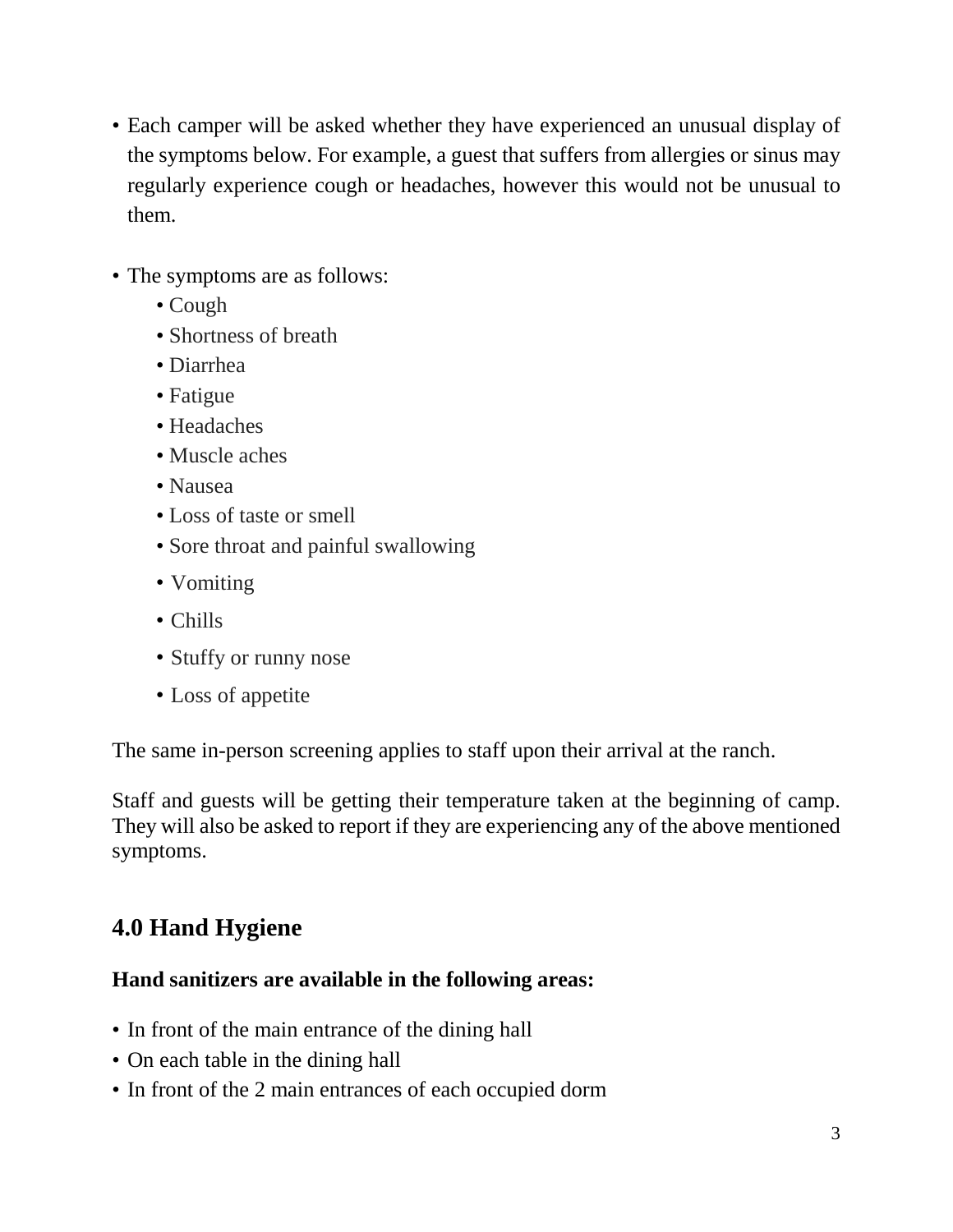- In each activity area
- In the kitchen

Our hand sanitizer supply contains greater than 60% ethanol or greater than 70% isopropanol

#### **Hand soap is available in the following areas:**

- In each restroom in use
- Kitchen

#### **Staff will be asked to sanitize or wash their hands:**

- Before and after using gloves and / or masks
- Before and after running each activity
- Before, during, and after preparing any food
- After touching garbage
- After using the restroom
- After wiping counters or cleaning other surfaces with chemicals
- After coughing, sneezing, or blowing their nose
- Before and after touching any equipment

#### **Staff will be asked to use a new pair of disposable gloves:**

- When they are required to touch shared equipment
- When setting tables in the dining hall
- When sanitizing areas

#### **Staff will be asked to use masks:**

- When they find it necessary to be closer than 6ft to participants
- When setting tables in the dining hall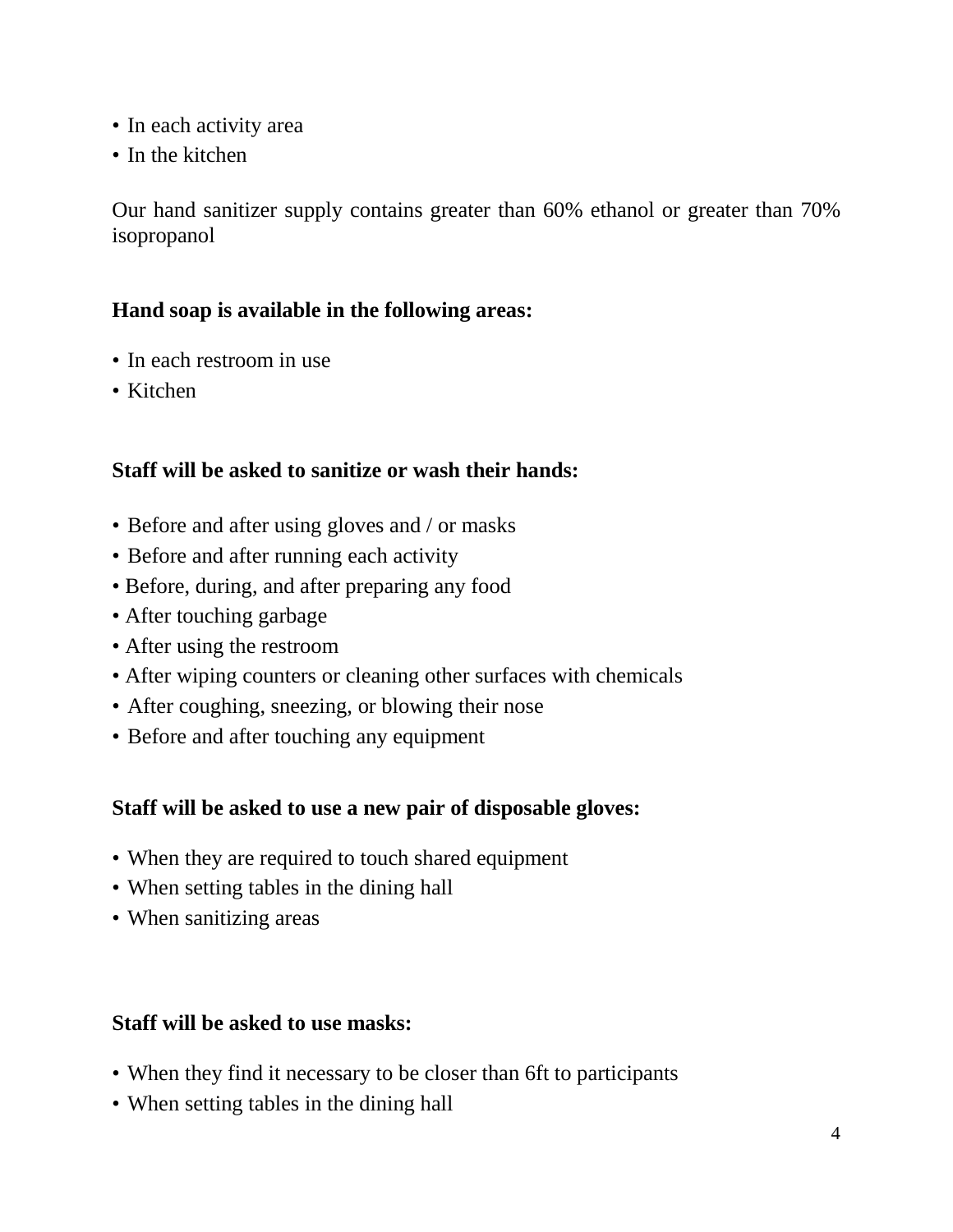- When sanitizing areas
- When indoors

#### **5.0 Physical distancing between staff / from staff**

Staff will do their best to maintain 6 feet apart from campers. However, as described on the COVID-19 waiver that they are asked to sign prior to coming to the ranch, this may not always be possible. When running activities, we will prioritize the participants' physical safety while doing that activity, which on several occasions including but not limited to helping participants on and off horses, verifying harnesses and helmets or a potential first aid or water rescue, will require staff to be closer than 6 feet. On such occasions, staff will be asked to wear a mask and gloves, excluding impromptu rescues.

#### **6.0 Facilities Management**

Ventilation will be increased by keeping windows open, if weather permits, during the day and between sessions.

# **7.0 Food service**

#### **Main meals**

- Each camper is assigned a specific table for the duration of their stay. The tables will be at least 6 feet apart.
- We have discontinued the use of common condiments dispensers. Each table has its own condiments.

# **Kitchen staff and chefs**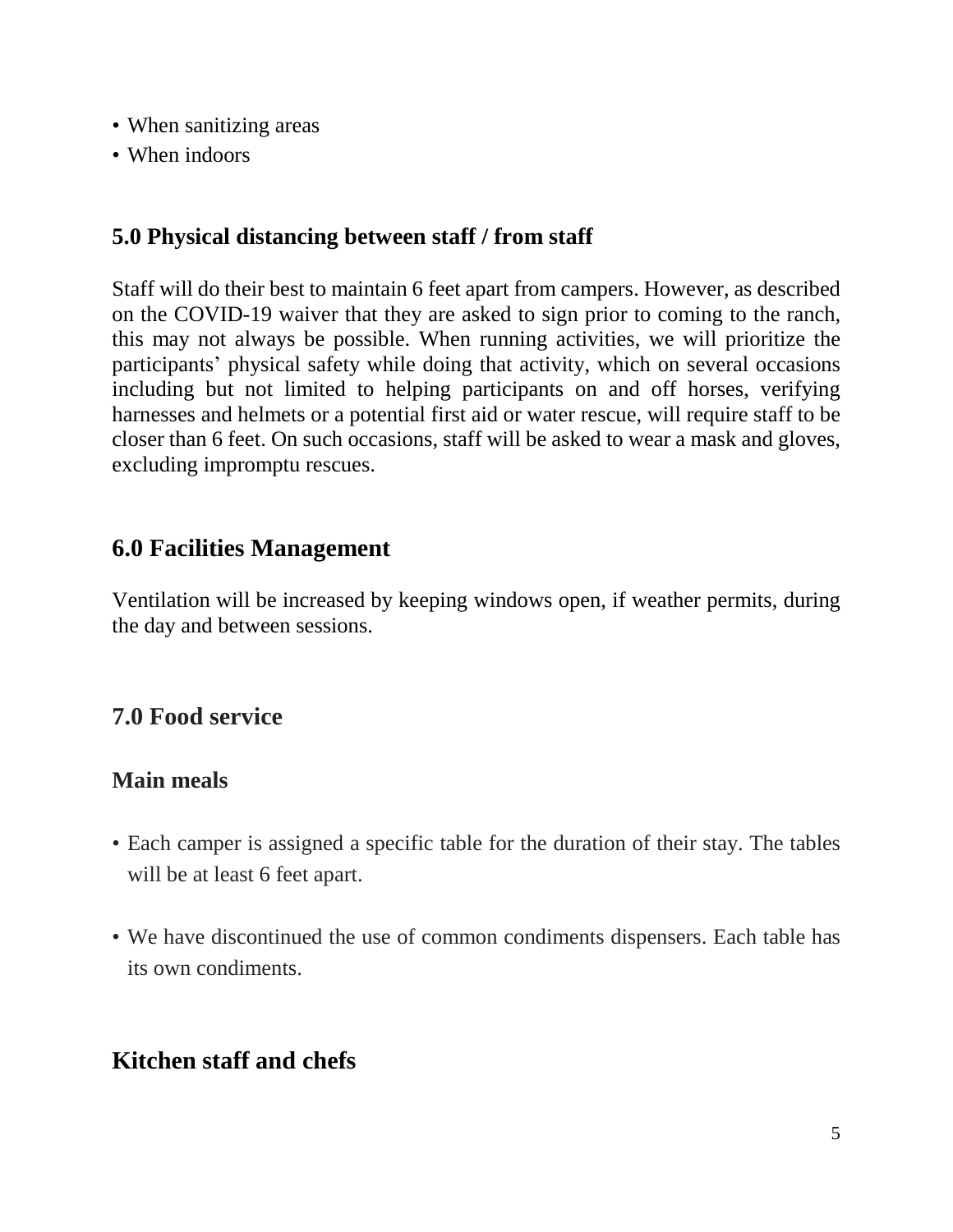In addition to following the existing best practices for food preparation and storage, the chefs keep their social distance from the rest of staff and guests and wash their hands frequently, following the same guidelines for hand washing, coughing and sneezing as the rest of staff.

# **8.0 Cleaning and Disinfection**

In an effort to prevent the spread of COVID-19, we have increased the frequency of cleaning and disinfection of all communal spaces, shared items and frequently touched surfaces at the ranch. There will be reminders for campers to handwash between meals and activities.

#### **Communal Spaces**

- The dining hall windows must always be open. The dining hall will be fumigated at the end of each retreat and left with increased ventilation
- The dorms and restrooms used by families are disinfected at the end of each family camp and left with increased ventilation

#### **Shared Items**

- Whenever possible, we assign items to reduce the quantity of items shared (e.g arts) & crafts)
- When this is not possible, shared items will be disinfected between uses (e.g sports) equipment)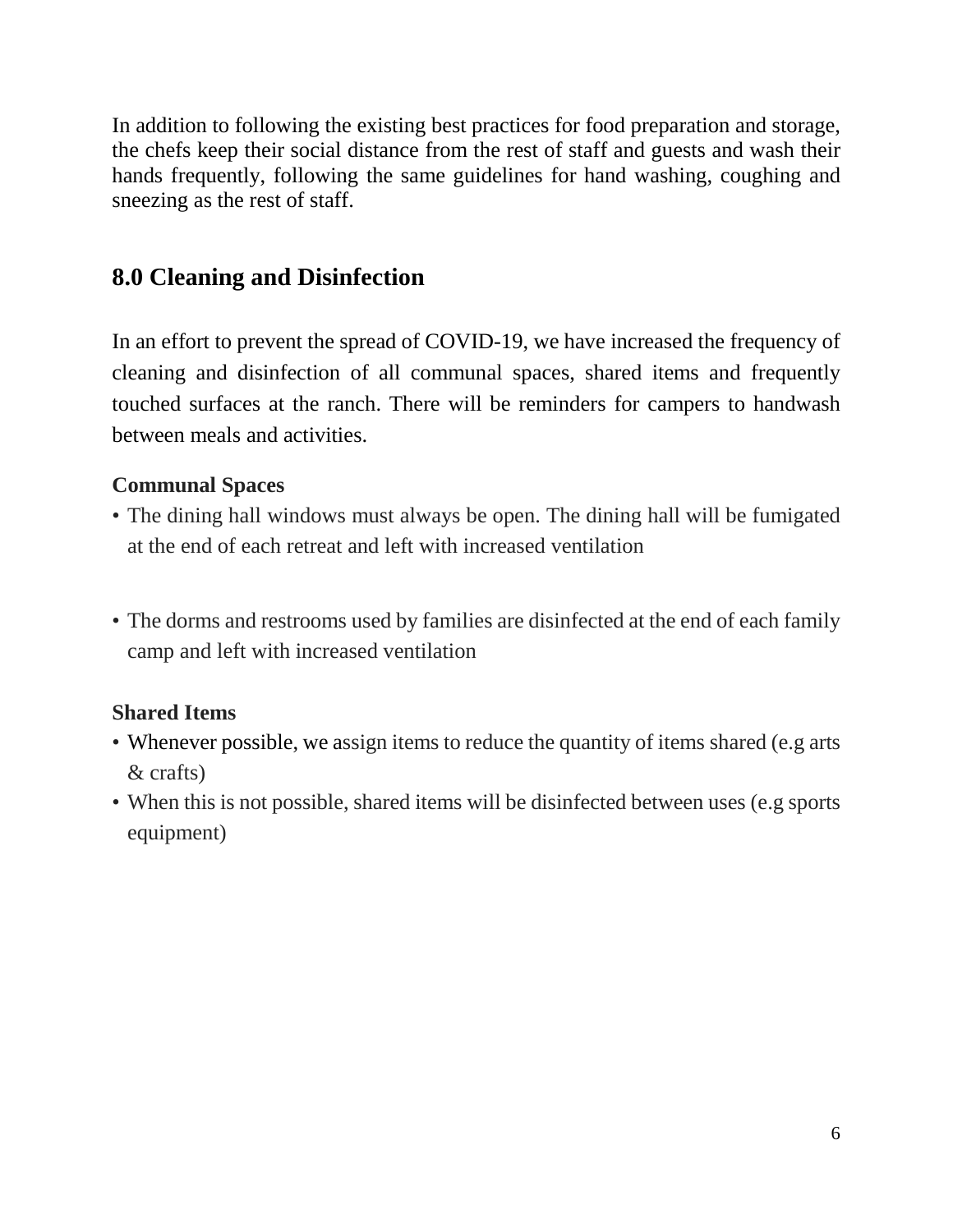#### **Frequently Touched Surfaces**

• Surfaces that may be frequently touched by campers will be disinfected when necessary (e.g dining hall surfaces, drinking stations, restrooms, door knobs)

#### **9.0 Protective equipment for staff**

- Medical face masks are worn by staff whenever interacting with campers closer than 6 feet
- Staff wear face masks and gloves when cleaning and disinfecting
- Staff wear face masks and gloves while working in the dining hall
- Surgical masks and eye protection or face shields will be worn when staff anticipate contact with or close proximity to confirmed or suspected COVID-19 cases or when cleaning and disinfecting areas known or suspected to have been in contact with confirmed or suspected COVID-19 cases.

#### **10.0 Activities**

| Riding<br>&<br>Petting Zoo | • Participants will be asked to sanitize their hands before and<br>after they get to the barn<br>• All shared equipment (e.g., tack, helmets) will be disinfected<br>immediately after each activity period<br>• Staff will be asked to wear masks and gloves whenever they<br>need to be less than 6 feet from the participants (e.g. when<br>assisting participants getting on and off the horses) |
|----------------------------|------------------------------------------------------------------------------------------------------------------------------------------------------------------------------------------------------------------------------------------------------------------------------------------------------------------------------------------------------------------------------------------------------|
| Low Ropes                  | • Participants will be asked to sanitize their hands before and<br>after the activity                                                                                                                                                                                                                                                                                                                |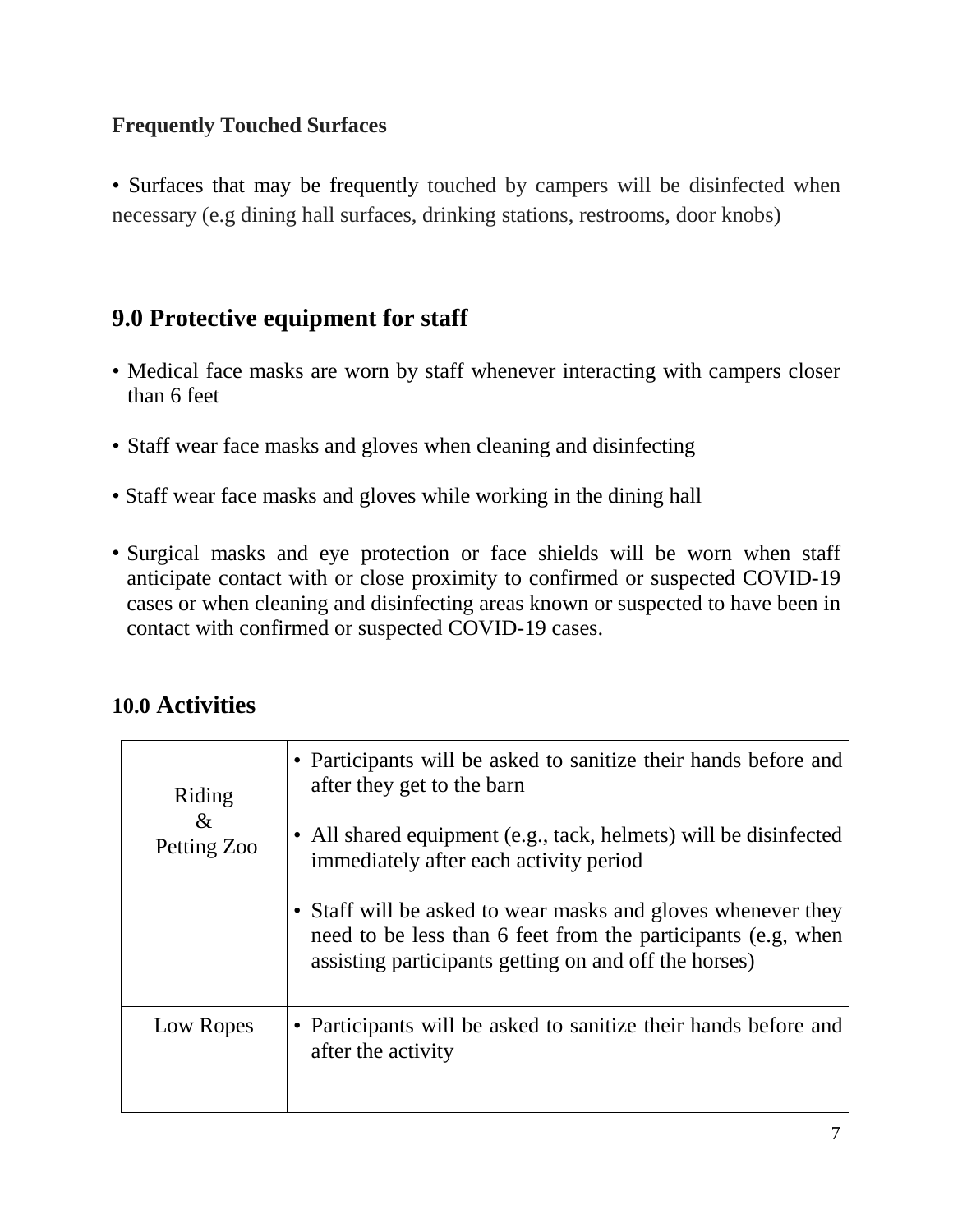| Arts & Crafts | • Participants will be asked to sanitize their hands before and<br>after the activity |
|---------------|---------------------------------------------------------------------------------------|
| Drama         | • No shared supplies from one activity period to the next one                         |
| campfires     | • The metal s'more sticks will not be shared among campers                            |

The drinking stations in all activity areas must be sanitized at the end of each activity period.

# **11.0 Vaccination Passports**

• Campers aged 12 and up are required to provide their proof of vaccination during registration prior to their arrival at camp.

# **12.0 Suspected or confirmed case**

### **12.1 Campers who become ill during camp**

1. If campers become ill or suspected of COVID at camp then the parent will be notified and asked to come to the ranch and pick up their child or camper.

#### **12.2 Suspected or confirmed case between camps**

#### **During check out, participants will be asked to notify the ranch, should anyone:**

- Have symptoms in the 5 days following a camp
- Test positive for COVID-19 in the 5 days following a family camp